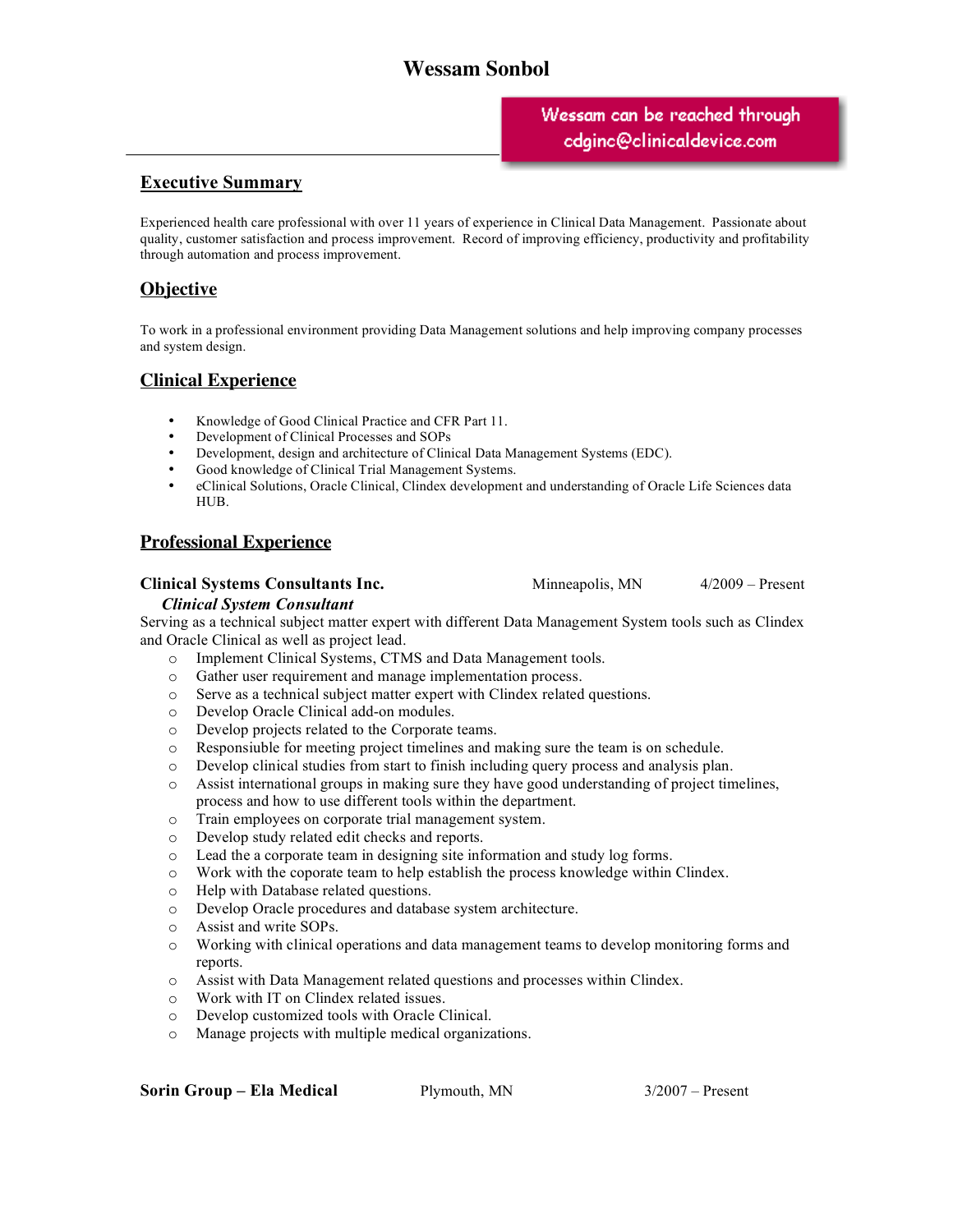#### *CRM Global Clinical Data Manager Lead*

Responsible for the Sorin Group Data and Technology Management processes.

- Managed cross-functional teams between the US and EU.
- Developed Data Management Plan and all associated processes.
- Conducted study analysis and reports for FDA submissions and abstracts.
- Developed strategies, department processes and work instructions for international use.
- Managed all database related activities.
- Acted as study analyst to gather data required for study design.
- Responsible for database testing and validation.
- Developed study related reports and help with FDA audit
- Developed tools to manage study payment, monitoring and help automate CRF development<br>• Managed development of Clinical Studies in Clindey (US) and Oracle Clinical (Europe)
- Managed development of Clinical Studies in Clindex (US) and Oracle Clinical (Europe).

#### *Project Management Skills*

Responsible for the life cycle of all Data Management projects and International Trial Management Systems.

- Lead and develop an internal CTMS for Sorin Group Trial Management world wide.
- Provided mentorship to project team.
- Managed CRO's and external data used for internal studies.
- Worked with project managers to deliver project status of study design.
- Coordinated between US and European clinical teams to build a robust Global CTMS.
- Developed project plans and assume responsibility for project profit and loss.
- Communicated with the European team to assure completeness of the projects.
- Managed all phases of study development, including testing and validation.<br>• Lead a team in developing test cases and  $II\Delta T$
- Lead a team in developing test cases and UAT.<br>• Directed the coordination of all implementation
- Directed the coordination of all implementation tasks.
- Worked with hospital coordinators to better manage Reports and data being distributed to them.
- Worked with Clinical team to gather study requirement to be developed in the database.

**Medtronic** Shoreview, MN 5/2008 – 10/2008 Responsible for working with the Clinical Staff, gather requirements and development of an online CTMS system

**I3Innovus – United Health** Eden Prairie, MN 11/2006 – 5/2007

#### *Sr. Product Consultant*

Responsible for managing a product launch timeline, documenting the project and meeting with clients to present the product and help with the sale.

- Worked with clients to demo the product and engage in the product sale.
- Increased company growth by consulting engagements and bringing more data resources to the product.<br>• Assisted with client engagement services and solution implementation
- Assisted with client engagement services and solution implementation.
- Responsible for management of multiple phases within the project.
- Developed strategies to assist with product sale.
- Worked with the product development team to deploy the project and work on client issues.
- Assisted in improving communication with all the different business units of the project.
- Produced project status reports with emphasis on SDLC.<br>• Helped in product testing and validation
- Helped in product testing and validation.

**American Medical Systems** Minnetonka, Minnesota 01/2005 – 11/2006

#### *Sr. Database Programmer Analyst*

Responsible for developing the Clinical Data Management Process for the Clinical Department.

- Integrated a new Patient Management Record system.
- Developed training material and Train client on new processes and procedures.
- Developed system requirements documents.
- Conducted study analysis for FDA submissions and abstracts.
- Introduced the use of Microsoft project in-order to track and manage project milestones.
- Managed all clinical trial development and validation.
- Assisted in writing new SOPs for creating/developing clinical trials.
- Assisted client in Case Report Form Design.
- Provided mentoring and training to physicians and AMS users with using the clinical database.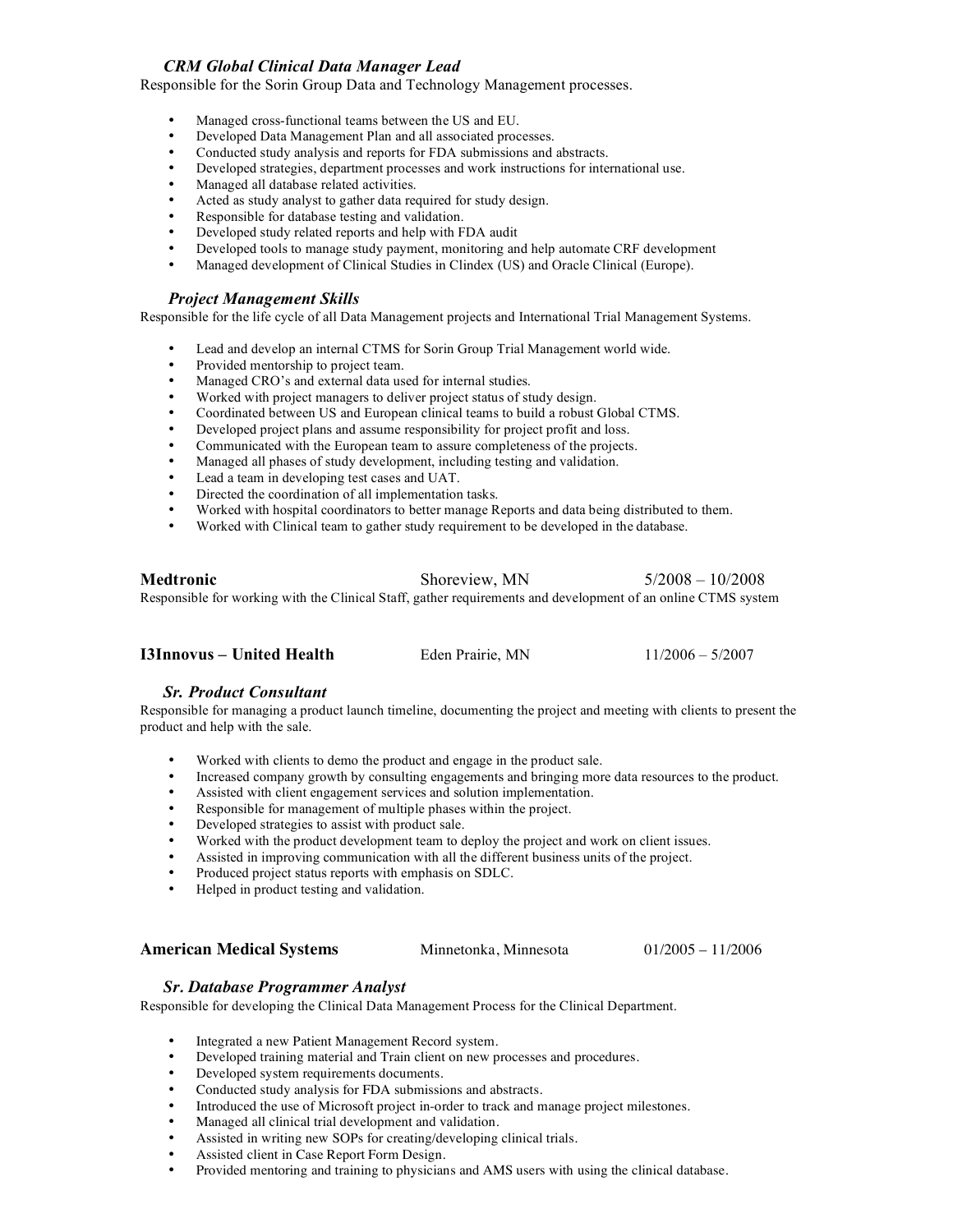- Developed a payment system to interact with eRT and JDE with respect to the HL7.
- Integrated the CRF requirement documents into the hosted Oracle DB using XML, XSL, C# and NANT.
- Created reports, macros and validation for clinical trials.
- Introduced new ways to develop and effectively manage and produce clinical trials.
- Created migration scripts to move all studies from Microsoft Access database to Microsoft SQL Server using DTS (Data Transformation Service).
- Created migration scripts to automatically transfer data entered into the AMS Microsoft SQL Server through Teleforms (OCR system) to an offsite Oracle Database using DTS.

#### *Project Management Skills*

Developed a full project cycle to coordinate between the client and sponsor.

- Implemented the use of MS Project within the Clinical Project Cycle.
- Used UML user diagrams to better define the development process.
- Worked closely with testers in validation the study development.

#### **Eminent Research/PPD Medical** New Hope, Minnesota 06/1999 – 12/2004

#### *Manager of Software Development* 10/2003 – 12/2004

Managed a group of four programmers in developing enhancements to the tctmd.com website as well as developing new clinical EDC projects using the Clinsights clinical eRegistry project.

- Worked closely with our International clients on product development and system design.
- Responsible for the full cycle of the Electronic Data Capture system developments.
- Fostered customer loyalty by ensuring that our customers fully utilize the value of our solutions and services.
- Developed project workflow and web services within Weblogic using EAI technology.
- Created project design, and project workflow using UML.
- Created database design using Visio.
- Responsible for maintaining an FDA Electronic Capture System used for clinical database, which is fully capable of creating audit trails and capturing query processes.
- Helped develop test cases and user acceptance testing documents.

#### *Sr. Software Engineer* 06/1999 – 10/2003

Developed and designed the largest Stent eRegistry (J&J Cypher Stent).

Developed, launched and maintained the premier online Interventional Cardiology and Vascular Medicine community web site (http://www.tctmd.com), which is a dynamic web-based community for interventional cardiologists, endovascular physicians, and allied clinical professionals.

- Worked closely with Doctors from Europe and US to gather Global Database requirements.
- Developed a client GUI interface to migrate data from Hospital Patient Medical Record to Global Database.
- Met professional services revenue and profit quotas.
- Architected and designed the database for TCTMD.com and eRegistry system.
- Knowledge of HL7 and implementing voice XML to a Clinical Trial System.
- Developed the Clinsights/PPD global view registry services for the purpose of capturing remote data over a secure connection on the World Wide Web.
- Worked closely with the QA staff to test our internal developed products.

#### *Project Management Skills*

Responsible for managing multiple European/US projects phases, timelines and analysis.

- Traveled between Europe and US to gather requirements for the Patient Global Database development as well as for the development of the Global View EDC system.
- Worked closely with some of the top cardiology physicians in the world to coordinate the project timeline.
- Worked with Integration of Hospital systems with the Patient Global Database.
- Developed well organized connections with our international sources.
- Developed UML diagrams for the project visual specification.

**Digital River Eden Prairie, Minnesota** 06/96 – 06/99

## *Internet Help Desk Specialist*

Digital River is the first Commerce Service Provider to offer a multi-channel e-commerce suite that can be outsourced in a hosted environment or purchased as a packaged application.